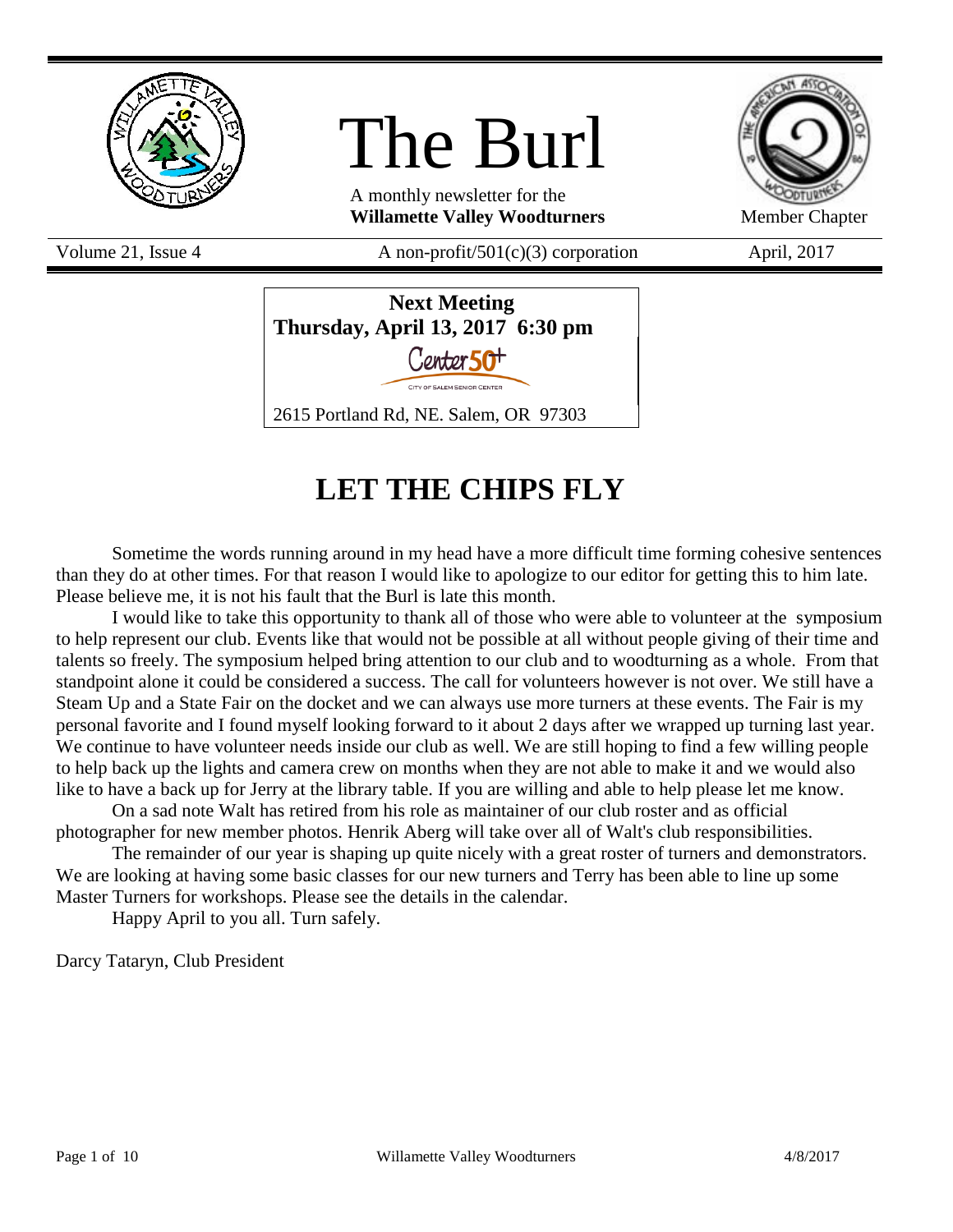# **Club Meeting Minutes, March 9, 201**

By Ron Freshour - Secretary

Meeting was called to order by Terry Gerros

Pledge of allegiance

Visitors and New Members were introduced

Announcements:

.

- Symposium in Albany Date Times Demonstrators and vendors
- Jerry brought in several boxes of pen blanks help yourselves
- Craft Supply order stands at \$78.00
- Beads for Boxes are being distributed thanks to contributors
- Still need volunteers for Symposium Sign-up sheet being passed around
- WVW is now a 501 [c] [3] non-profit organization

Introduction of presenter - Richard Rich - Woodturner - "Windsor Style Lathe Turned Mini Stool"

Richard demonstrated the stool using kiln-dried ash for the seat and the legs. He laid out the seat for leg positioning and thickness. The holes were drilled into the seat at a 15° angle for the legs. After the seat was turned Richard spindle turned the legs showing his skew skills. The finished stool is illustrated in the picture below. Richard made it look easy and if you are inclined, there's a handout for this demonstration attached at the end of the March Burl.



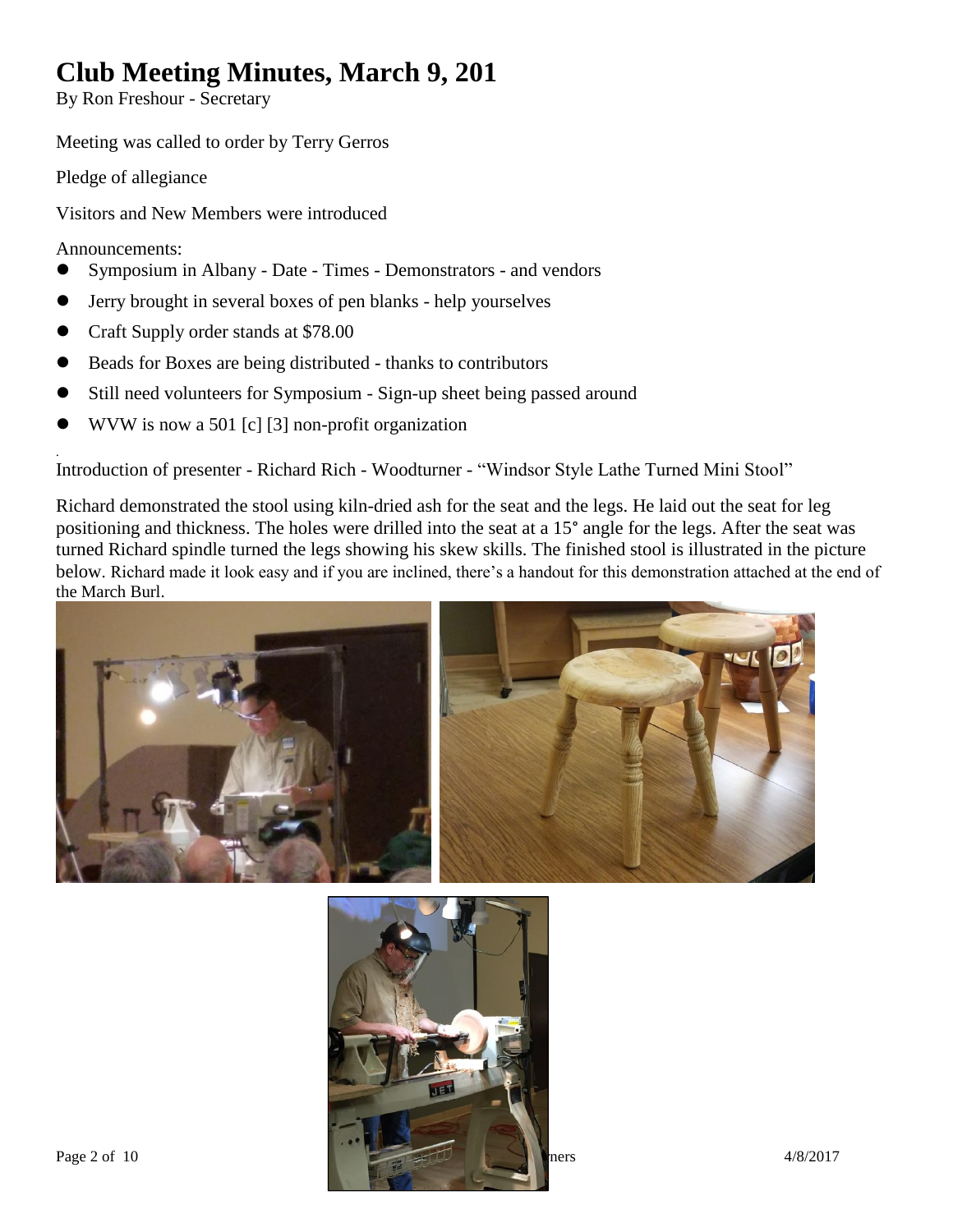### **March Instant Gallery**

By Mark Choitz

There was a table full of creative turned items on the instant gallery at the meeting. Hal Schalles took the People's Choice award with his table lamp segmented turning. How many segments you ask? Well Hal can tell you – 228! Well done Hal. Remember to bring your work to show off and have a chance to win a gift certificate from Craftsupplies.



### **A wrap up of the Beads of Courage program** By Mark Choitz

At the  $2<sup>nd</sup>$  biennial Oregon Woodturning Symposium, 40 lidded boxes were donated by attendees to help the Beads of Courage program. The Beads of Courage program teams up with doctors and nurses to help children with long term illness. As kids go through their journey, they receive beads to commemorate their operations and treatments. Of course they need somewhere to keep their memory beads and that's where we can help. Donated boxes were given to the **Mary Bridge Children's MultiCare Health System in Tacoma, WA and Kalispell Regional Healthcare in Montana**. Thanks to the members of the Club for stepping up and providing 14 lidded boxes! A Big Thank You to Bill Ellen from Missoula,MT and Carl Jacobson from Sherwood, OR for delivering the boxes for us.

\_\_\_\_\_\_\_\_\_\_\_\_\_\_\_\_\_\_\_\_\_\_\_\_\_\_\_\_\_\_\_\_\_\_\_\_\_\_\_\_\_\_\_\_\_\_\_\_\_\_\_\_\_\_\_\_\_\_\_\_\_\_\_\_\_\_\_\_\_\_\_\_\_\_\_\_\_\_\_\_\_\_\_\_\_\_\_\_



Some of the 40 boxes turned in at the Symposium Unpacking the boxes at Mary's Bridge-Tacoma

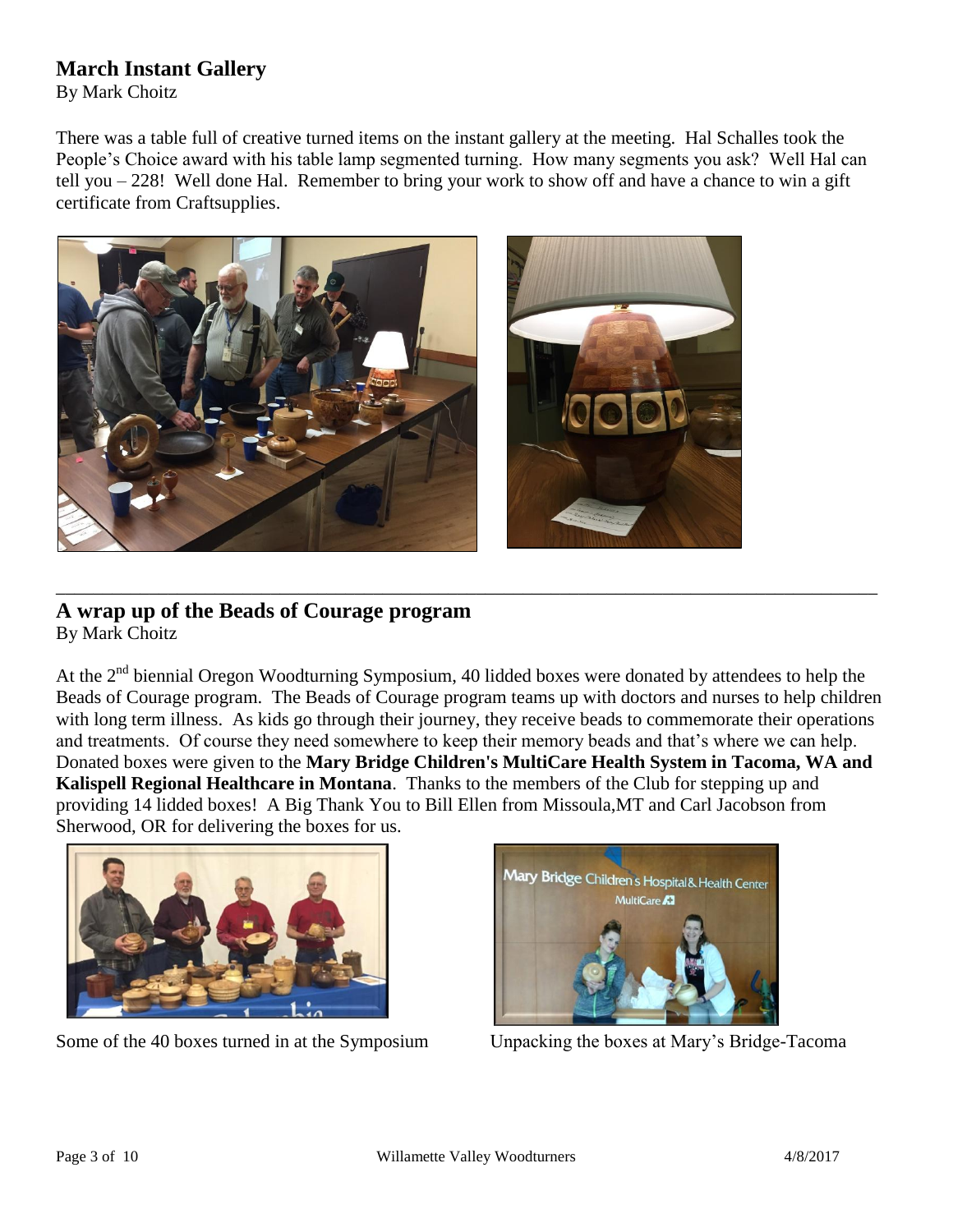## **Upcoming Events**

### **April 13** - **Demonstrator: Steve Newberry** - **Earring stand**

Says Steve:

"I'm a family doctor who started turning 20 years ago as my father in law had a Shopsmith and I wanted a fun social activity with him as he wasn't much of a fisherman. I bought a used Shopsmith in the newspaper and watched Dale Larson turn a beautiful ash bowl when visiting Cascade Woodturners. I was hooked and still find the social aspects of woodturning as important as the technical ones. I've served as president of both Cascade and Northwest Woodturners and am currently president elect at Northwest. I enjoy turning boxes, bowls, platters, earring stands, and multi-axis pieces. Lately I've been using an oxyacetylene rig inherited from my dad to make tools. I moved from turning on a Shopsmith to a Nova TL2300, the first model with 2 cylindrical ways, to my new Powermatic 3520B, which I'm enjoying very much."



**May 11 - Demonstrator: Bruce/Terry-Hollowing tools June 8 - Demonstrator: Al Stirt & workshop July 13 - Demonstrator: Eric Löfström & workshop August 10 - Demonstrator: Todd Halleman September14 - Demonstrator: Harvey Meyer & workshop October 12 - Demonstrator: Tbd November 9 - Party time December 14 - Demonstrator: Nick Stagg** \_\_\_\_\_\_\_\_\_\_\_\_\_\_\_\_\_\_\_\_\_\_\_\_\_\_\_\_\_\_\_\_\_\_\_\_\_\_\_\_\_\_\_\_\_\_\_\_\_\_\_\_\_\_\_\_\_\_\_\_\_\_\_\_\_\_\_\_\_\_\_\_\_\_\_\_\_\_\_\_\_\_\_\_\_\_\_\_

### **AAW NEWS (reprint)**

Submitted by Terry Gerros



If you are not a member of AAW, you can still sign up for a 90-day trial membership. As a guest, you'll have access to many articles and publications usually available only to members. The link to sign up is: <http://www.woodturner.org/page/GuestMemberLanding>Check out this page to see what your guest membership entitles you to. Have questions about AAW? Talk to me. **Terry** 

\_\_\_\_\_\_\_\_\_\_\_\_\_\_\_\_\_\_\_\_\_\_\_\_\_\_\_\_\_\_\_\_\_\_\_\_\_\_\_\_\_\_\_\_\_\_\_\_\_\_\_\_\_\_\_\_\_\_\_\_\_\_\_\_\_\_\_\_\_\_\_\_\_\_\_\_\_\_\_\_\_\_\_\_\_\_\_\_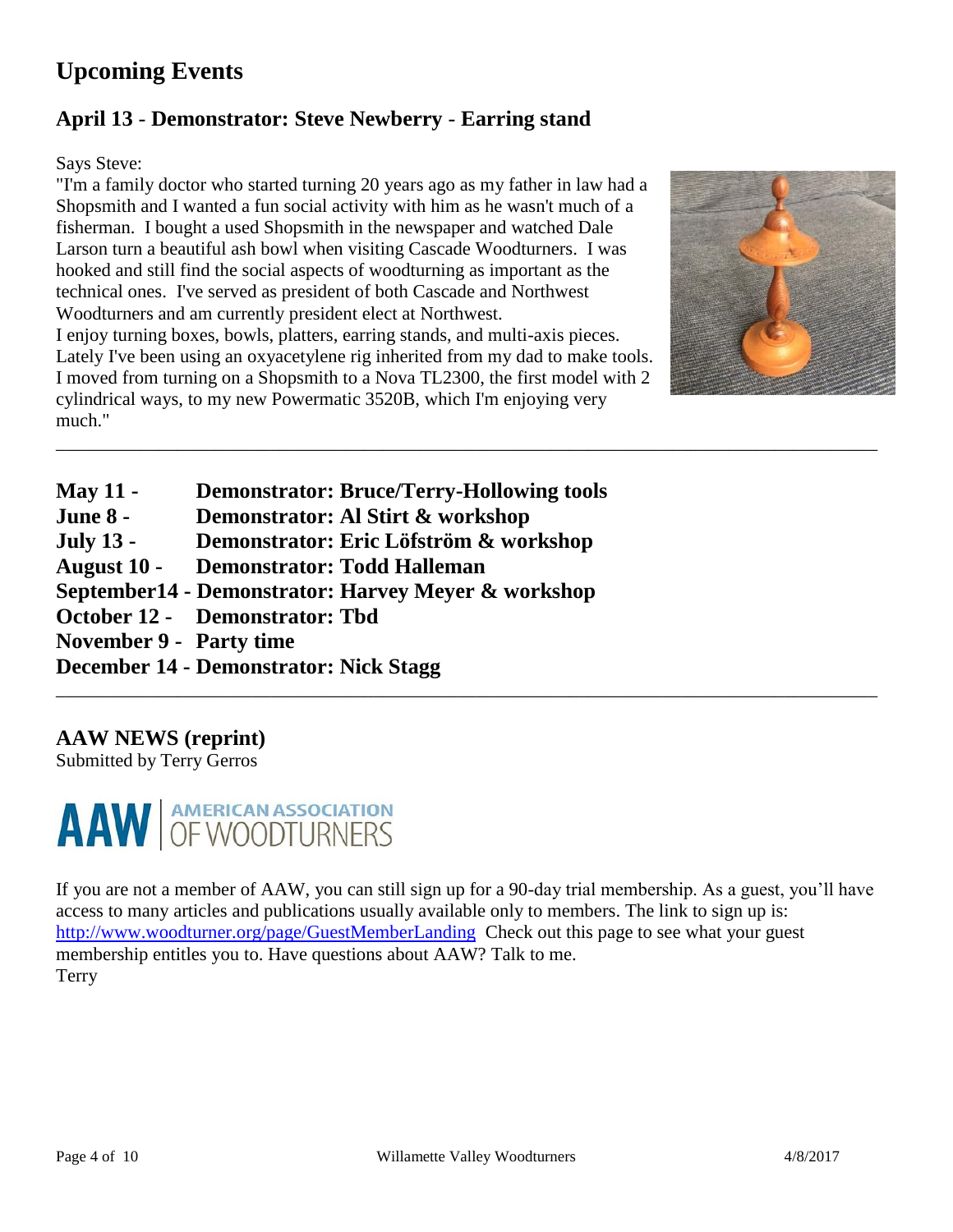### **LANE PHILLIPS AT CASCADE WOODTURNERS IN PORTLAND ON APRIL 20- 22ND**



Lane Phillips, a professional woodturner from Spanish Fork, Utah will be demonstrating in Portland on April 20<sup>th</sup> and 21<sup>st</sup>, and teaching a hands-on class on April 22<sup>nd</sup>.

Lane Phillips started turning professionally in 1982 after writing his master's thesis on Spalted wood at Brigham Young University (BYU). Lane is well known for his extraordinary lathe work of bowls, vases and sculptures. Lane is an exceptional educator and author who has demonstrated at BYU, American Association of Woodturners, and Southern States Symposium as well as many clubs. He has taught for John C Campbell and Craft Supplies USA for many years. Lane has no distinct style, shape or embellishment because every piece of wood requires a different approach to release its beauty. He is known for working with rings to increase strength or beauty. He is also known for his translucent work with soft woods, especially spalted wood.



### **THURSDAY EVENING DEMONSTRATION:**

On Thursday evening, April 20<sup>th</sup>, Lane will demonstrate turning an "upside-down, natural edge bowl form. The demonstration is open to all. Please see CascadeWoodturners.Org under "Events."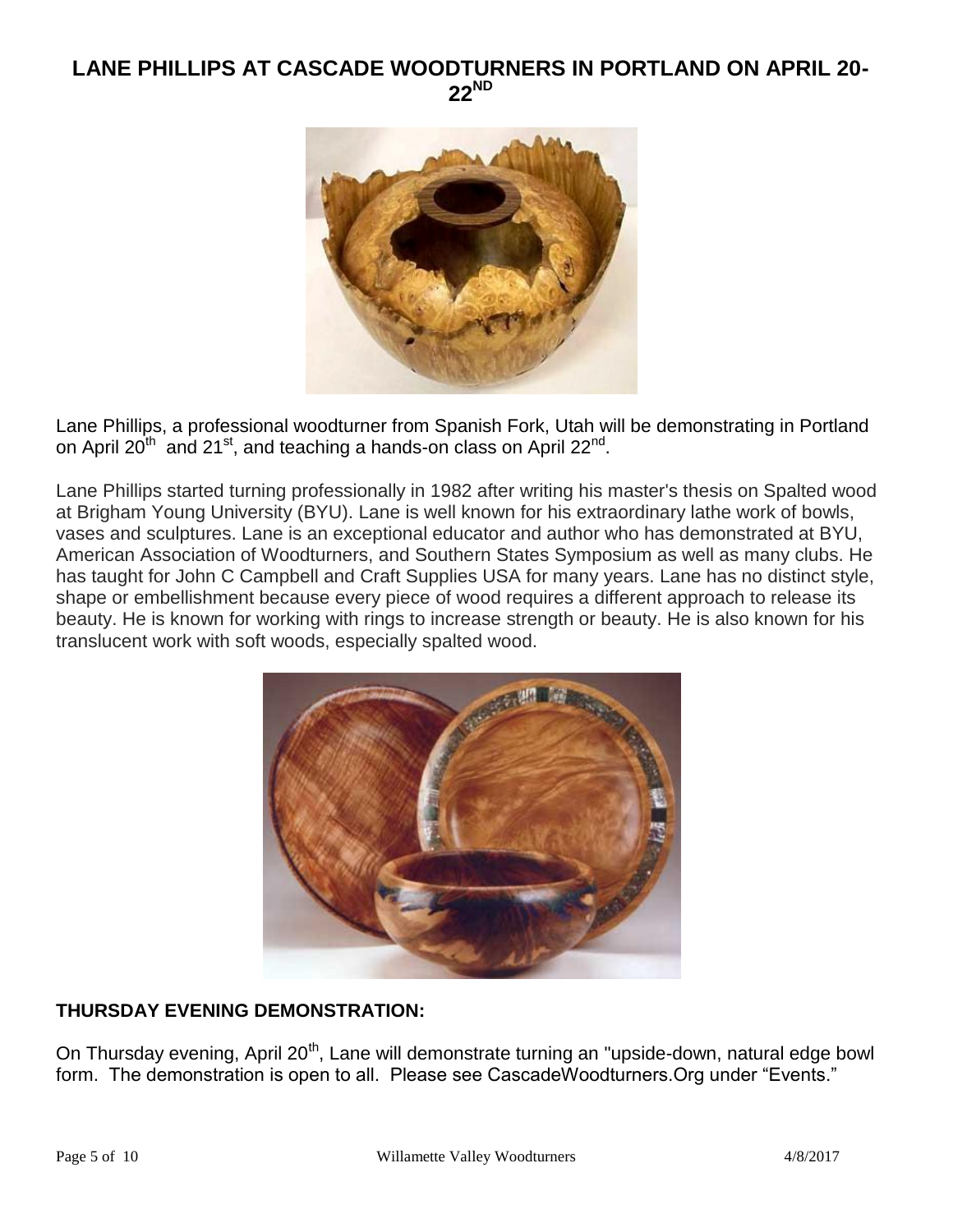

### **FRIDAY ALL-DAY DEMONSTRATION:**

On Friday, April 21<sup>st</sup>, Lane will give an all-day demonstration, showing how to answer what is often a woodturner's most basic and important question: "what shall I make from this piece of wood?" He will also show how to turn a three-footed bowl. The demonstration is open to all, the cost of this allday demonstration is \$35 and you can register and pay on Cascade's website at CascadeWoodturners.Org, by clicking on "Events," or you can pay at the door.



### **SATURDAY ALL-DAY CLASS:**

On Saturday, April 22<sup>nd</sup>, Lane will teach an all-day class helping students to turn a vessel with an inset ring and to carve three feet on that vessel.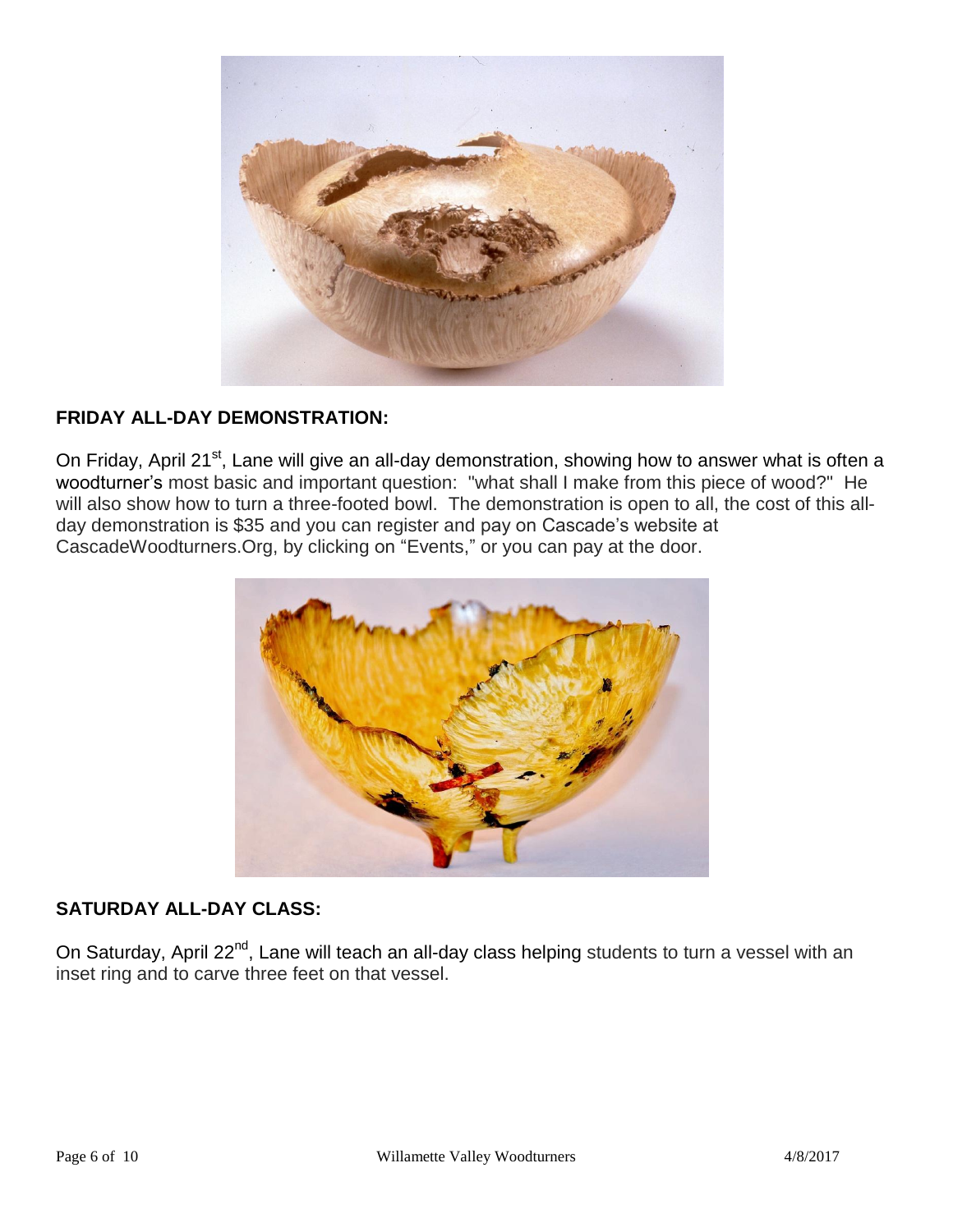

The cost of the all-day class will be \$135, registration is limited to eight people, and each registrant will have a small lathe to use. Only members of Cascade Woodturners can register until April 8th. After that registration will be open to all. You can register and pay on for this class on Cascade's website at CascadeWoodturners.Org, by clicking on "Events."

If you have questions please contact Harvey Rogers at HarveyRogers@Gmail.com.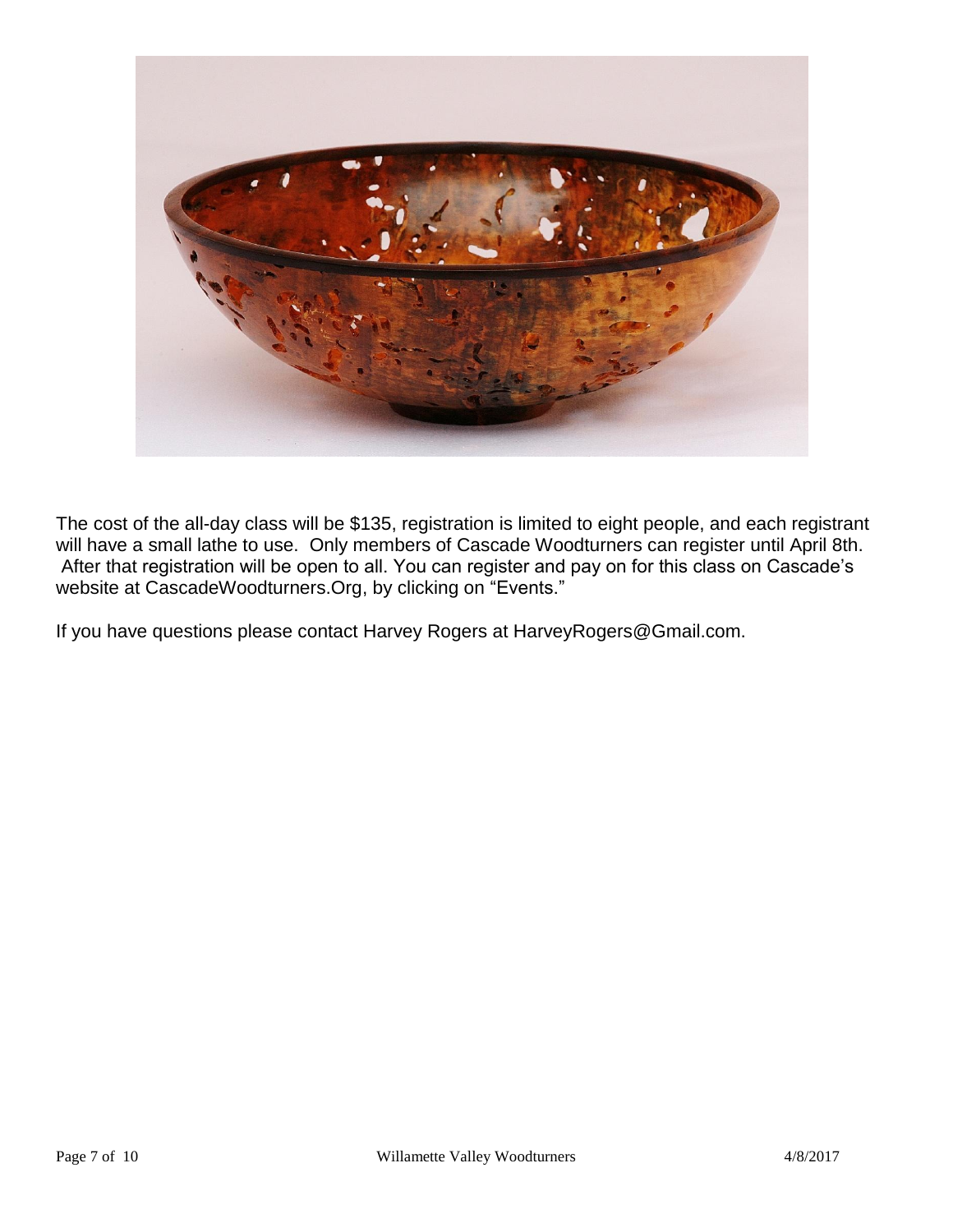### **March Treasurer's Report**

By Henrik Åberg, Treasurer

| <b>Beginning Balance</b> | \$12,810.60 |                           |          |
|--------------------------|-------------|---------------------------|----------|
| <b>March Income</b>      |             | <b>March Expenses</b>     |          |
| Memberships              | \$105.00    | Burl copies               | \$1.92   |
| Glue/Anchorseal sales    | \$84.00     | PayPal Charges            | \$1.32   |
| Raffle                   | \$124.00    | <b>Hartford Insurance</b> | \$500.00 |
|                          |             | <b>Roster Copies</b>      | \$30.60  |
| <b>Total Income</b>      | \$278.00    | <b>Total Expenses</b>     | \$531.84 |
| <b>Ending Balance</b>    | \$12,554.76 |                           |          |

join

### **Membership Report**

By Henrik Åberg

We have **11 new members** so far in 2017 for a total of **110** members.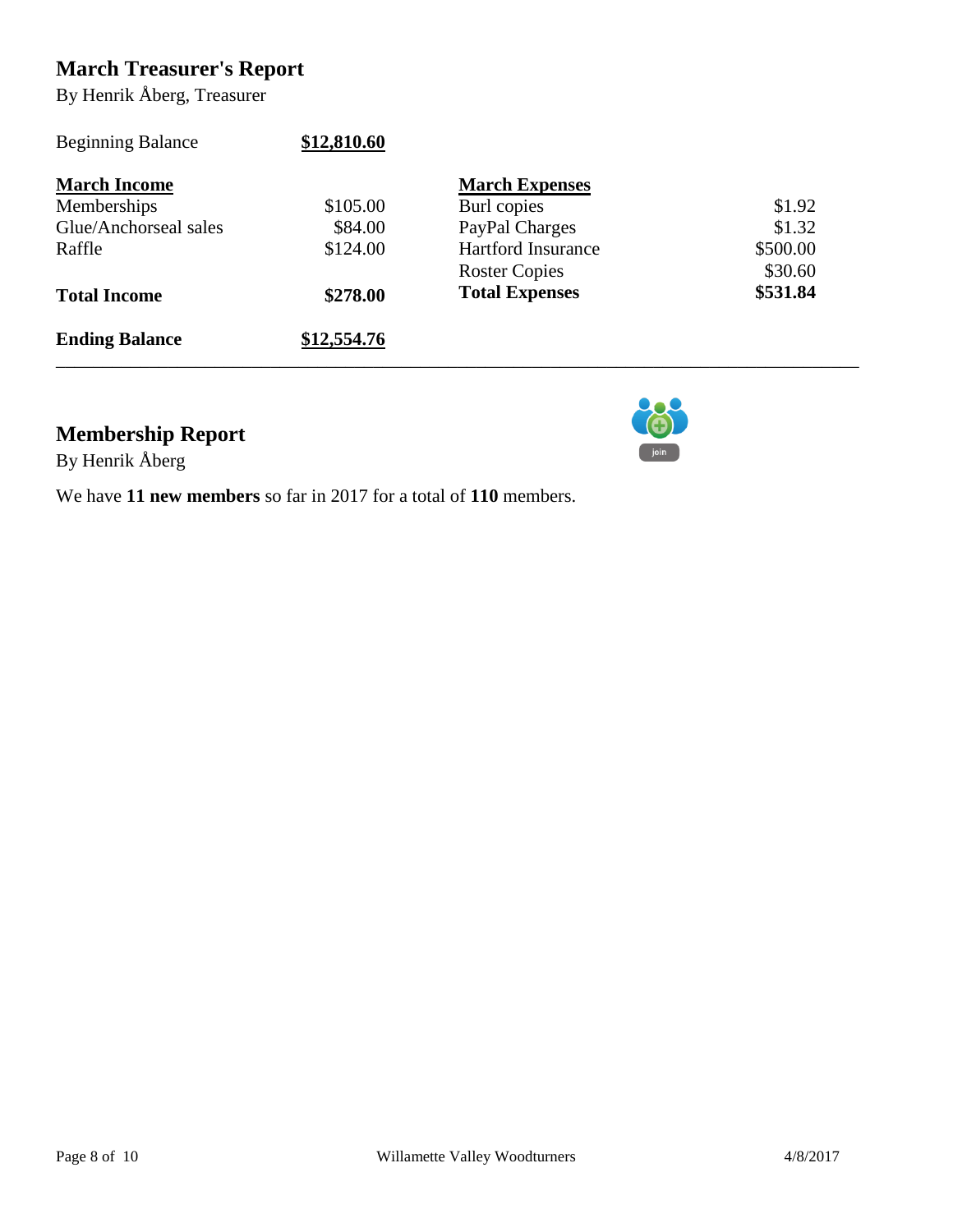# Membership Rewards

### **Library**

A friendly reminder to members with books and/or videos checked out from the library. Please return them at this next meeting.

### **Wood Gathering**

Sign-up sheets will be available to indicate your availability to help with wood gathering. Anyone who learns of a tree or log that is available to the club should notify Jerry Lelack, (503) 510-1577 or Bob Hutchinson, (503) 508-3279. The intent is to gather wood, process it to usable pieces, store it at the home of Terry Gerros, and then make it available to members. Terry can be reached at (503) 580-5013.

### **From Terry Gerros**

I am a distributor for Stick Fast CA glue, Sharpfast Sharpening systems, the Holdfast vacuum chucking system and Saburrtooth Carving bits. If you have an interest in these products, give me a call or send me an [email](mailto:gerrost@yahoo.com) for details.

### **Supplies**

The club purchases a few supplies in bulk and sells it to members at club cost. We routinely have superglue (\$5), black or brown superglue (\$10) accelerator (\$10) and Anchorseal (\$11/gal). The club has a small supply of half round protractors (\$6) used to measure the angle ground on a tool, and depth gauges (\$5). HSS Round Tool Bits rods (1/4" x 8") are also available (\$3). Bruce Stangeby will have the resale items available at the meetings, except for Anchorseal which is available through [Jeff Zens.](mailto:jszens@custombuiltfurniture.com)

### **Club Member Discounts**

- **Craft Supply**: The club's order will be going out on the Monday following our Club Meeting if our order equals or exceeds \$1,000. Craft Supply gives us a 10% discount plus free shipping on all items, and occasional additional discounts on certain other items and quantity purchases. If you order from the sales items, you will receive the club discount in addition to the sale discount, making many items available at very attractive prices. For detailed instruction for ordering see the article in the [November](http://www.willamettevalleywoodturners.com/newsletters/2015_11_WVW_Newsletter.pdf) 2015 Burl. Questions? See [jeffzens@custombuiltfurniture.com.](mailto:jeffzens@custombuiltfurniture.com.)
- Club members are registered with **Klingspor's Woodworking Shop** at [www.woodworkingshop.com](http://www.woodworkingshop.com/)  or 800-228-0000, they have your name and will give you a 10% discount.
- If you show your club card at checkout time to the cashier at **Woodcraft** in Tigard they will give you a 10% discount (May not apply to some machinery).
- **Exotic Wood** is offering a discount of 15% off any orders placed at: [www.exoticwoodsusa.com.](http://www.exoticwoodsusa.com/) (This includes sale items and free shipping on orders over \$300). Use promo code ewusaAAW
- **Gilmer Wood** now offers our club a 10% discount on purchases made there. If you haven't been to Gilmer's, it is well worth the trip to Portland, if only to make your mouth water and make you cry if you leave empty handed.